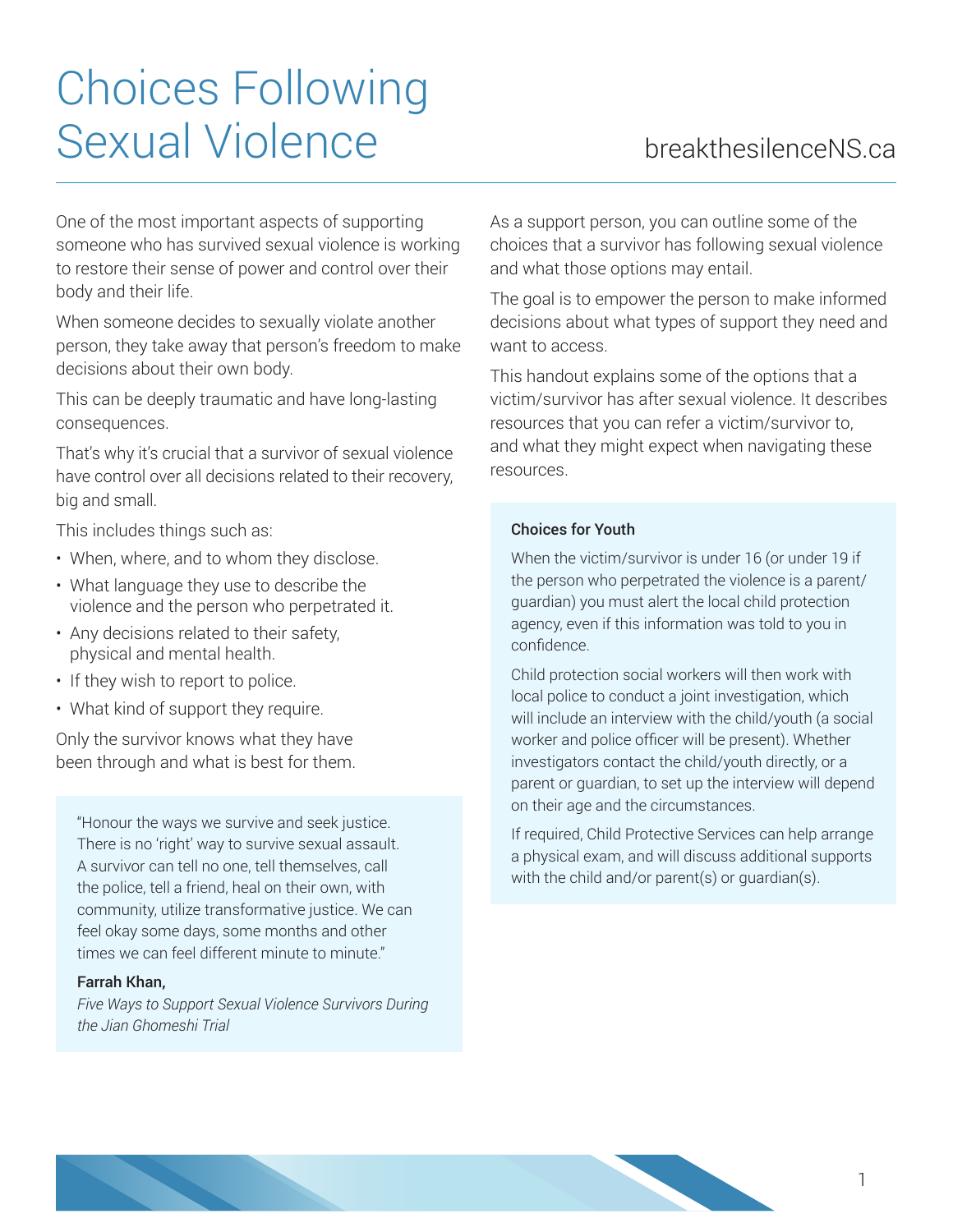## Safety first

It is important to make sure that the person who was violated feels safe and is not in immediate danger.

### Are they in immediate danger?

If the person is in immediate danger, work with them to get them out of that situation. This could include calling 911. Remember that some people do not feel comfortable or safe calling the police and may not want you to call 911.

### Creating Safety

If they live with the person who harmed them, they may want to temporarily or permanently relocate to a friend's or a relative's house, or a transition house (no cost to residents). See "Where to Get Help" on breakthesilencens.ca for a list of transition houses.

If the person who violated them has keys to their space, you might ask the victim/survivor if they want to have their locks changed, and if they would like you to contact a locksmith.

If the violence just happened and they are at home, creating safety could mean locking the doors, making themselves feel as comfortable as possible, and employing self-care strategies.

If the person told you via phone, text or an online message and they are not somewhere that they feel safe, you can stay on the phone or exchange messages until they arrive somewhere that they do.

#### Do they want company?

Another consideration is if they want company. It is okay if they want to be alone. If they do want company, ask what they need and respect their boundaries. Do they want to talk about what happened or do they need to be distracted? Do they want to be touched or hugged?

*These decisions are completely up to them.*

### Medical options

There are several options when it comes to seeking medical attention following an assault:

#### A. The victim/survivor wishes to report to the police

A medical exam is paired with a forensic exam. During the forensic exam, a nurse collects evidence to be used for a possible police investigation or court case.

#### B. The victim/survivor is unsure whether they want to report to police

A medical exam is paired with a forensic exam after which the evidence is held (for six months) while the victim/survivor decides if they want to report.

#### C. The victim/survivor wishes to disclose to medical professionals, but not report to police

A medical exam is carried out, and the person discloses the sexual assault to the medical professional(s).

#### D. The victim/survivor does not wish to disclose to medical professionals or report to police

A medical exam is carried out and the person does not disclose that they have been sexually assaulted. This allows the person to tend to their immediate physical needs while not disclosing.

#### Reasons to seek medical attention

After sexual violence a victim/survivor may want to seek medical attention for the following:

1. Physical injuries (external or internal)

If the person has physical injuries they can see a primary health provider, and/or go to a hospital.

#### 2. Pregnancy (testing, emergency contraception, and counselling regarding pregnancy options including abortion)

If the victim/survivor is worried that they might be pregnant, emergency contraception (which can help prevent pregnancy) can be taken up to five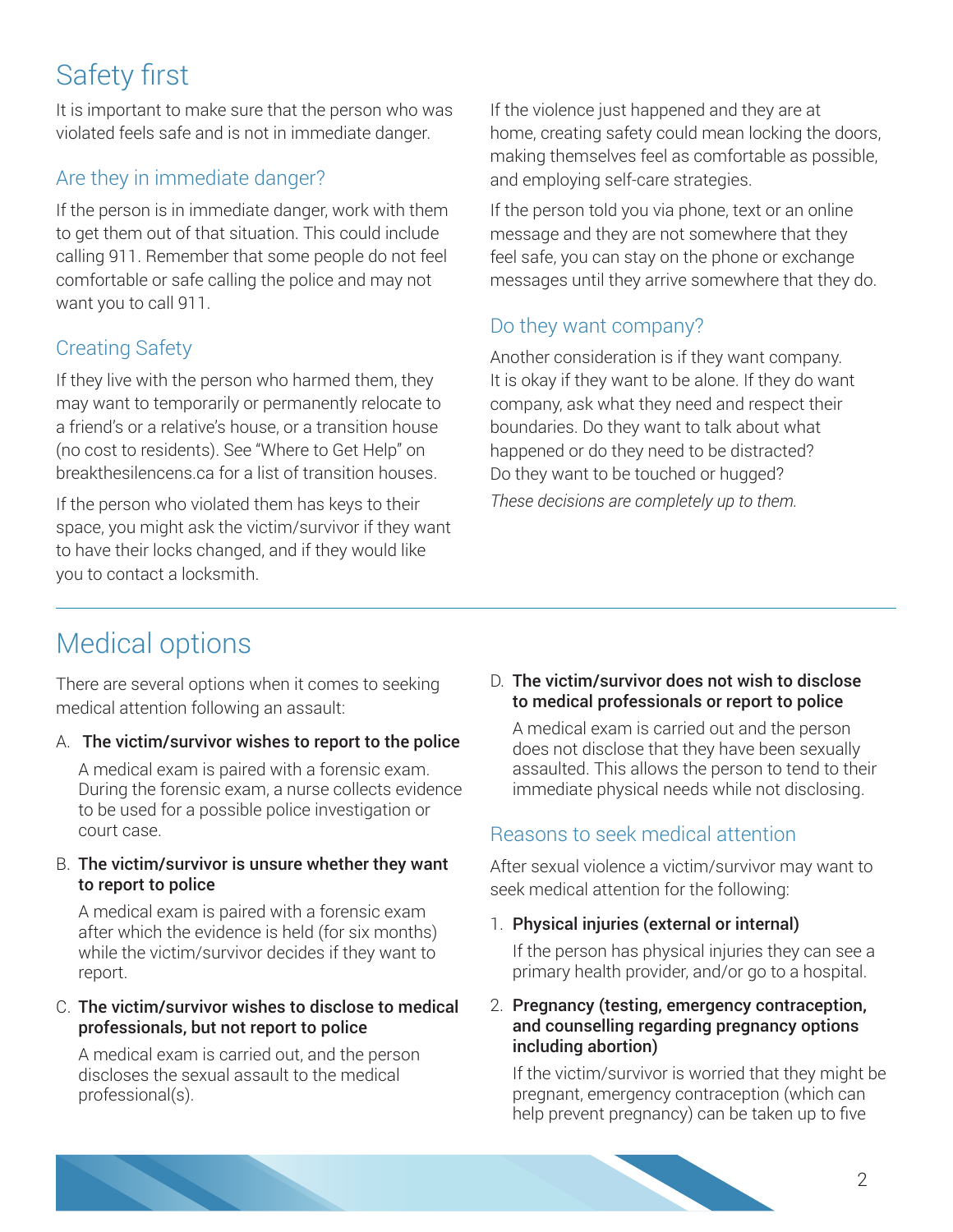days later and it is most effective if taken within 24 hours. Emergency contraception can be purchased without a prescription at most pharmacies.

#### 3. Tests and treatments for Sexually Transmitted Infections (STIs)

If the person believes they could have contracted an STI they can see a Sexual Assault Nurse Examiner (SANE) or health care provider.

#### 4. HIV testing and treatment

If the person has reason to believe they could have contracted HIV, a medical professional can administer post-exposure prophylaxis (a combination of HIV medications that can prevent contraction of HIV). Post-exposure prophylaxis must be taken within three days (72 hours) and daily for four weeks.

#### Bringing a support person

The victim/survivor also has the option of bringing a support person (a friend, family member, Elder, advocate) with them to the hospital, doctor's office, or clinic. If the person you are supporting would like you to accompany them and you are unable, you can help them brainstorm an alternate support person.

If you do accompany them, it is important to ask them what kind of support or advocacy they need and want from you. It is important to ask questions such as:

- 1. Do they want you there during examinations?
- 2. Do they want you to remain quiet or do they need help articulating what happened?
- 3. If the latter, what details do they want to disclose and what language are they most comfortable with? For example, are they referring to what happened as rape, assault, or something else?
- 4. If the person you are supporting is transgender, what do they want you to do if they are misgendered or referred to by their birth name?
- 5. Do they want you to take notes for them to consult later? Trauma can have profound impacts on memory.

#### Barriers to seeking medical attention

While seeking medical care may be empowering for some, others may find it stressful or triggering to answer questions about the assault and be touched by a medical professional. Many people have mixed feelings about medical care following sexual assault.

It is important that the victim/survivor feel empowered to ask questions and make their own decisions.

It is their body and they have the right to know what is happening.

*It is completely up to the person who has been assaulted if and when they seek medical attention.*

Some people may be hesitant to seek medical attention because they are worried that they will not be believed, will encounter stigma, or be judged by others. A woman might worry that she will be seen as having "asked for it," while a man may worry that service providers won't believe that a man can be a victim/survivor of sexual violence. Someone who was violated by a woman may worry that the health care professional will not believe that women can perpetrate sexual violence. Such concerns result from widely held rape myths and stereotypes.

Members of the LGBTQIA2S+ community may worry that a medical professional is not educated about LGBTQIA2S+ identities and may ask ignorant or insensitive questions, express homophobic or transphobic views, or discriminate against them.

These concerns can be heightened for people who live at the intersections of several marginalized identities. An African Nova Scotian woman may worry not only about the stigma that surrounds being a victim/survivor of sexual violence, but also racist assumptions that are made about Black women.

Racism within the healthcare system also creates added barriers for Indigenous, African Nova Scotian, and other racialized people. A 2012 report from the Health Council of Canada included accounts from Indigenous patients who were given improper care for serious conditions because a health care professional assumed they were drunk and/or on drugs.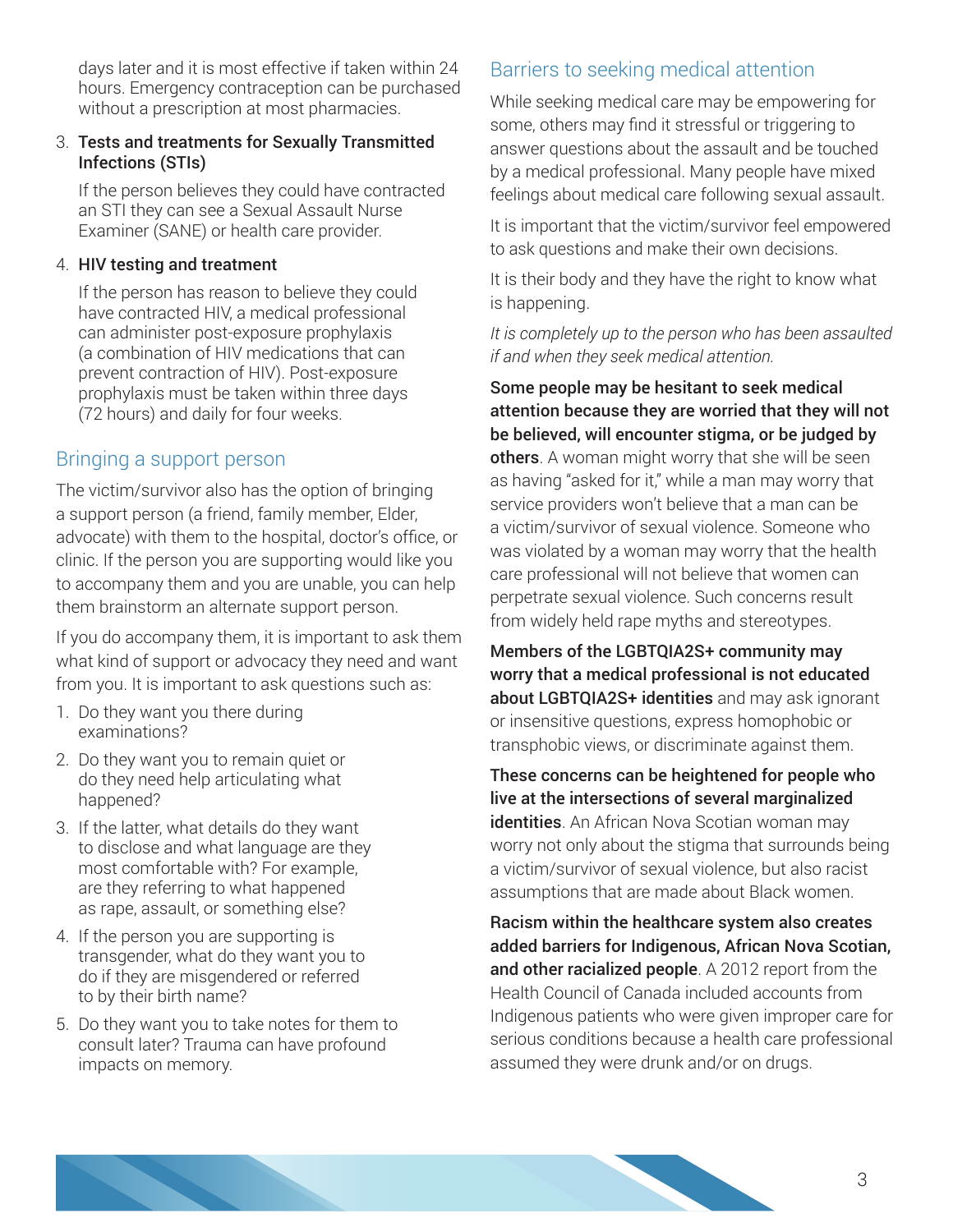If a clinic or hospital demonstrates a lack of cultural competency, it may discourage a racialized person from seeking health care. Additionally, if an emergency room/clinic/sexual assault centre doesn't have a racially diverse staff team, a racialized victim/ survivor may not feel comfortable or safe accessing their services.

"Research shows that racism against Indigenous peoples in the health care system is so pervasive that people strategize around anticipated racism before visiting the emergency department or, in some cases, avoid care altogether (Kurtz et al., 2008; Tang & Browne, 2008; Browne et al, 2011)."

First Peoples, *Second Class Treatment report*, The Wellesley Institute

#### The person you are supporting may have been previously traumatized by the health care system

and worry that seeking care will trigger that trauma. Many victims/survivors already experience feelings of powerlessness, and being triggered may intensify these feelings.

For example, transgender people are often misgendered or called by their birth names in a medical setting, which can be a stressful and/or traumatic experience.

### In a small community or on a First Nations reserve

the victim/survivor may worry that people will ask why they are/were at the clinic.

#### Health care options

#### Sexual Assault Nurse Examiner (SANE)

If the assault(s) took place within the last five days, the victim/survivor will be able to access a Sexual Assault Nurse Examiner (SANE). If the person is pre-pubescent (has not yet reached puberty), it is recommended that they see a SANE within 24 hours, as it can be difficult to collect evidence. They are still able to access a SANE after 24 hours.

These registered nurses are available 24/7 in multiple locations across the province and have advanced training in providing nonjudgmental, confidential support as well as conducting medical exams, and collecting forensic evidence.

A person may want to see a Sexual Assault Nurse Examiner to take care of any physical injuries, test for pregnancy or STIs, begin treatment if necessary, and collect evidence for police.

*Evidence will only be collected at the request of the person who has been assaulted. The victim/survivor has a minimum of six months to decide if they want the evidence to be transferred to the police.*

*A Sexual Assault Nurse Examiner will not involve the police unless requested by the victim/survivor.*

If a victim/survivor goes to an emergency room in a region that has a SANE program and tells staff they have been sexually violated within the past five days, the staff will call a SANE if the victim/survivor chooses. The victim/survivor will usually then be guided to a private room to wait for the SANE. The victim/survivor can also call the SANE phone line and ask that nurse meet them at a participating hospital.

A nurse will arrive within 90 minutes after being called.

The medical and forensic exams take approximately two to four hours. It is preferred that the victim/ survivor go straight to the hospital without showering or changing clothes in order to preserve forensic (i.e. DNA) evidence, which can be used if charges are filed and the case goes to trial. It is a good idea for the person to bring a change of clothes so they can shower and change following the examination.

Some evidence can still be collected if the person has showered and/or changed and having done so should not discourage a person from getting a forensic exam.

The **medical examination** portion of the visit involves the SANE taking a medical history, documenting details of the sexual violence, identifying any injuries or potential infections, taking urine samples to test for pregnancy, and offering an optional internal (pelvic and/or anal) exam. Additional STI testing will take place two weeks after the violence, and if needed, six weeks, three months, six months and a year after the initial exam.

The **forensic** portion of the exam (if requested by the victim/survivor) is to collect any evidence, which can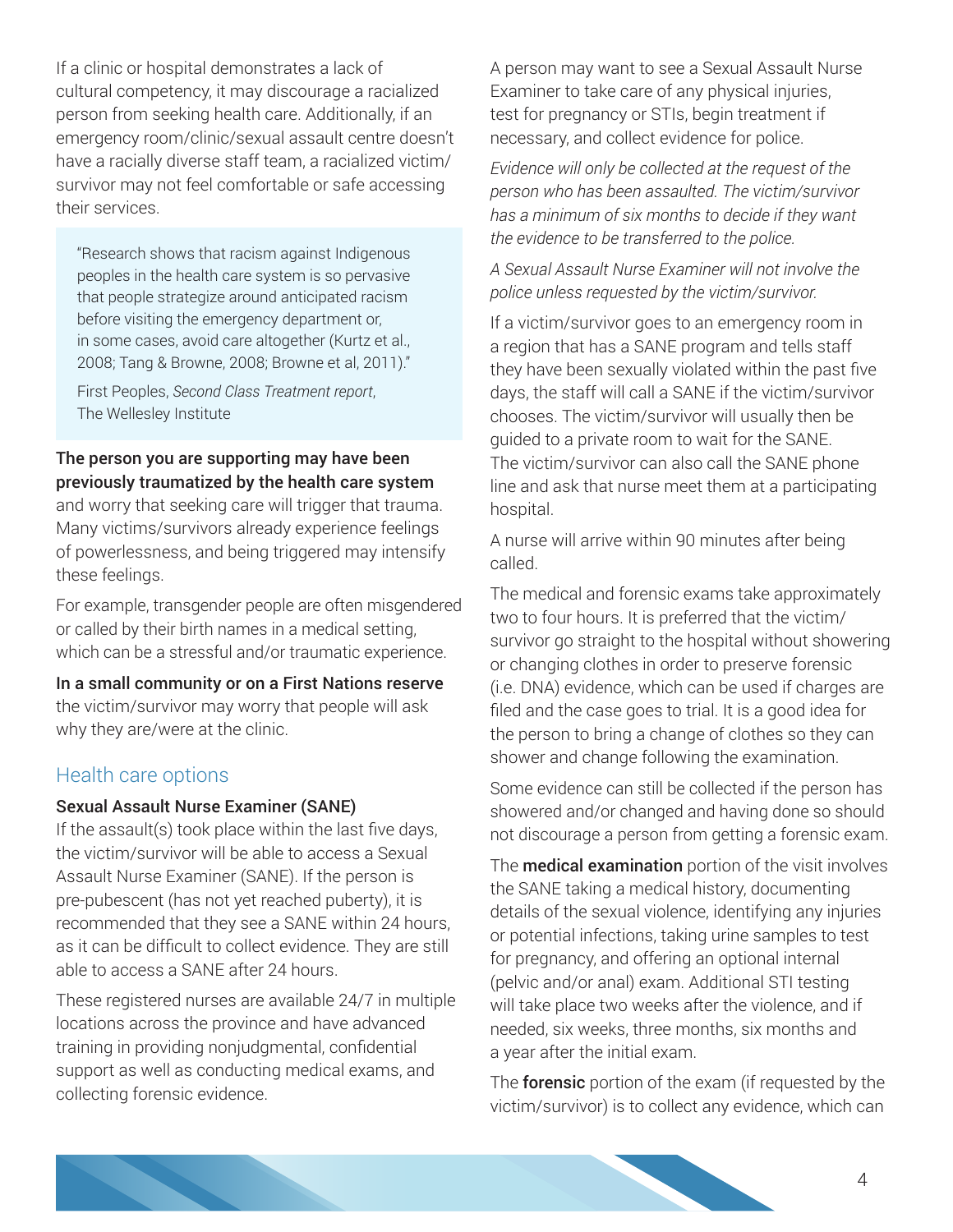be used if the victim/survivor decides to report to police. This is sometimes referred to as a "rape kit". It may involve collecting clothing, taking pictures of injuries, and taking swabs. Nurses are also able to detect injuries using a UV light. The victim/survivor can have the forensic exam done and decide later if they want to report the assault to police. Drug testing is also available for victims/survivors who know or believe that a drug was used to perpetrate the assault. The collected evidence will be sent to an RCMP lab, however, oftentimes the person won't get the results unless they engage in a criminal justice process.

*Physical and forensic exams can be re-traumatizing for some. As such, the victim/survivor can choose to stop either at any time.*

The SANE can provide fact or expert testimony in court if the victim/survivor chooses to report, charges are laid, and the case goes to court.

#### Sexual assault centres

There are three sexual assault centres in Nova Scotia: Avalon Sexual Assault Centre (Halifax), Antigonish Women's Resource Centre and Sexual Assault Services Association, and Colchester Sexual Assault Centre (Truro). These centres exist to support victims/ survivors of sexual violence, educate the public, and advocate to end sexual violence.

#### Sexual health centres

The Halifax Sexual Health Centre provides services including: pelvic examinations, emergency contraception, pregnancy testing, tests and treatments for Sexually Transmitted Infection (STIs), anonymous HIV testing, and counselling regarding pregnancy options, including abortion referrals.

Sydney, Stellarton, Amherst, Sheet Harbour, and Bridgewater also have sexual health centres that can provide information, support and referrals, but not clinical services.

#### First nations health centres

Each of the 13 Mi'kmaw communities in Nova Scotia has its own health centre.

#### Youth Medical Considerations

**Duty To Report** If the person you are supporting is under 16 (or under 19 when the person who perpetrated the violence is a parent or guardian), then you are legally obligated to alert the local child protection agency, even if this information was told to you in confidence.

Sexual Assault Nurse Examiner If the person you are supporting is pre-pubescent, it is recommended that they see a SANE within 24 hours as evidence can be difficult to collect. People of any gender can access this service so long as they are 13 years and older. Avalon's SANE program serves all ages.

Sea Star Child and Youth Advocacy Centre Sea Star is a Halifax-based coordinated services for children and youth who have experienced abuse. Sea Star is a child/youth friendly setting. They receive referrals from Department of Community Services (DCS) or through the police.

Youth Health Centres Youth Health Centres provide information and referrals, advice and counselling, and some clinical services in regards to all aspects of youth health and wellbeing. There are 52 Youth Health Centre locations across the provinces, most of which are located in high schools

#### Walk-in and university clinics and family doctors

If there isn't a local SANE program or Sexual Health Centre, the victim/survivor may want to visit a walkin clinic or family physician. If they are a university student they may also have access to an on-campus health centre.

#### Telecare 811

Connects Nova Scotians with a registered nurse who can answer health related questions and present health care options. This service is available 24/7 and free of charge.

#### 211 Nova Scotia

A 211 operator can answer questions about, and connect the caller with, community and social services across the province. This service is available 24/7 and free of charge.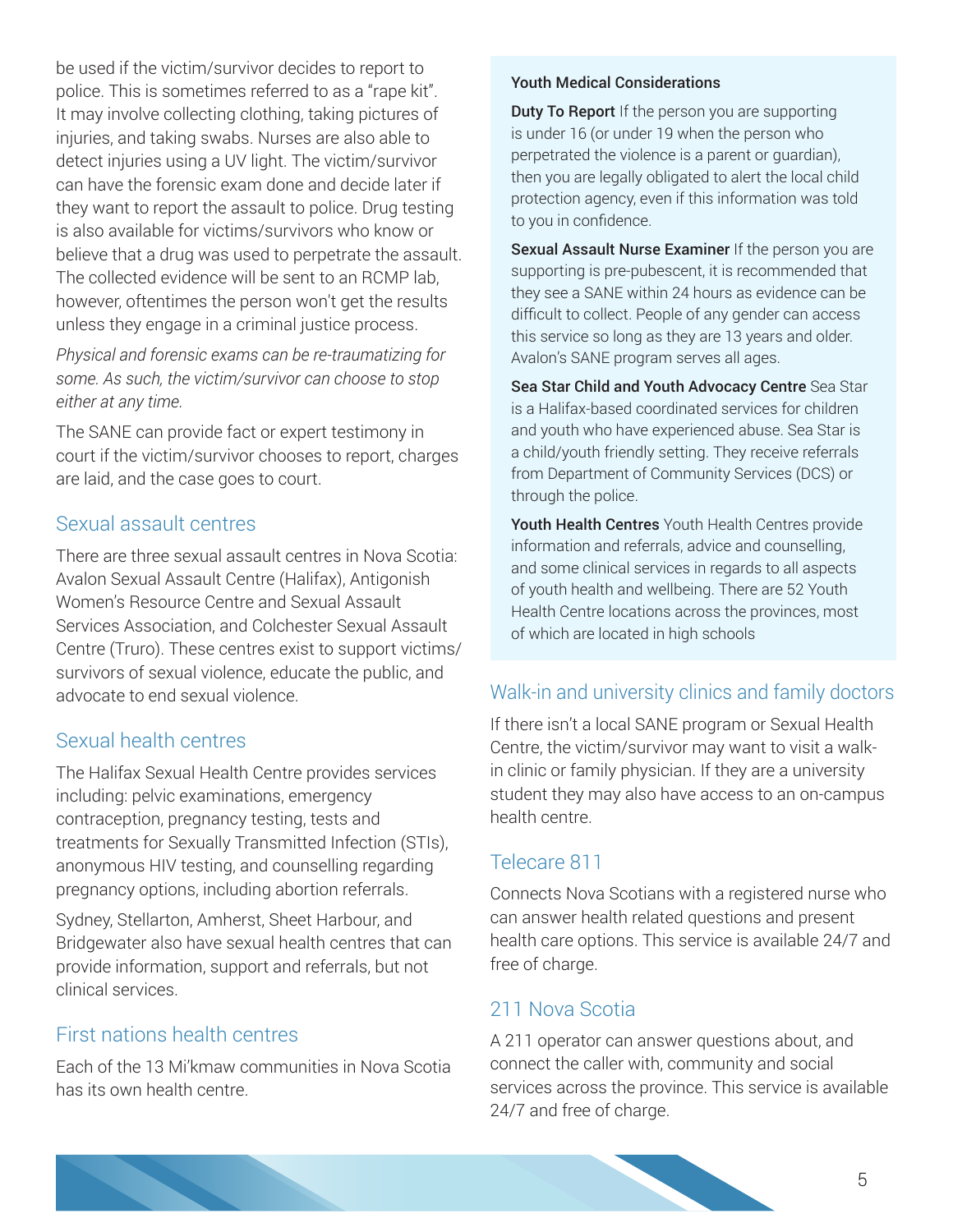### If the victim/survivor chooses to report to police

When a victim/survivor chooses to report to police there will be a series of steps. How the process unfolds will depend on the perceived seriousness of the crime and whether the accused pleads guilty or not guilty.

The entire process may be completed in a number of days if the accused pleads guilty, or it can take several months, or even years. There are often lengthy periods between each court hearing.

### Reporting to Police

#### Police Investigation

If the person chooses to report the assault to police, the police will first take a statement. This statement is videotaped and will be used as the person's "official statement" in court. However, the videotaped statement does not eliminate the need for the person to give testimony in court.

The victim/survivor can bring a support person to the police station, but the support person cannot be in the room when the victim/survivor gives their statement. The statement and any further communication with the police about the event will be disclosed to both the Crown and the Defence lawyers and can be used or shared in court by either party.

If the sexual violence happened recently, the police will also collect evidence, which could include clothes, items from the location in which the assault took place, and pictures of any marks or injuries. They may also interview any witnesses who were present or have relevant information.

The police will then question the person who perpetrated the violence (called "the suspect" during the investigation and the "accused" if charges are laid).

#### *The officer in charge should communicate with the victim/survivor throughout the investigation.*

It is the police who lay charges and the Crown Attorney who pursues those charges. The Crown Attorney is the lawyer who represents the province, not the victim/ survivor, in court. This means that the Crown Attorney is not the victim's/survivor's lawyer and the victim/ survivor does not get their own lawyer.



A victim/survivor can hire a lawyer for support and guidance but they cannot represent them at most court hearings, such as Trial and Sentencing. Some people may opt to get legal advice regarding, for example, their statement to police, or what they could reasonably expect before they report.

#### No Charges

The victim/survivor still has access to all supports, including victim services.

If the police do not lay charges it is because they do not believe they have enough evidence to proceed.

#### Arrest/Laying of Charges

Charges will only be laid if police determine that there are reasonable and probable grounds to believe the person committed an offence.

If the person is arrested, they are usually released within 24 hours, sometimes with an order not to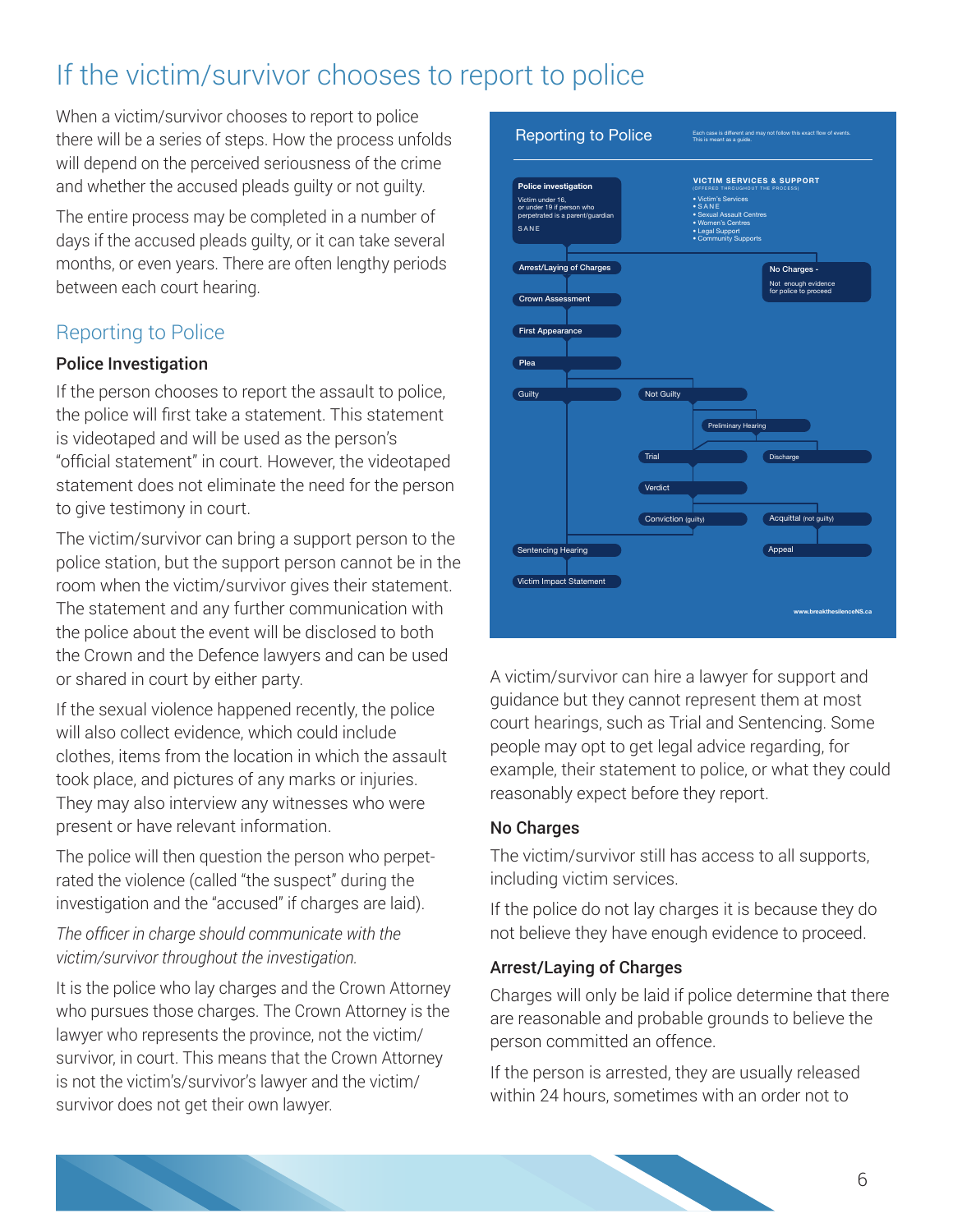contact the victim/survivor. If police do not release the accused, they must be brought before the court for a bail hearing within 24 hours. A bail hearing is where a judge decides if the person charged with an offence should be released or held in custody until trial. If the person you are supporting is worried that the accused will try to contact or harm them, they should contact the Crown Attorney (http://novascotia.ca/pps/contact.asp).

#### Victim Requests that Charges are Withdrawn

If the victim/survivor decides that they do not want charges laid or want charges withdrawn, the police and/or the Crown Attorney should respect their request. If the police do lay charges, only the Crown Attorney can drop or change those charges later on. Though the victim/survivor cannot technically withdraw charges after they are laid, they can ask the Crown not to proceed. However, if the victim/survivor (who is the key witness) withdraws from the legal process, it is likely that the Crown will drop the charges.

#### Victim Services and Supports

The Provincial Victim Services Program, through its four regional offices, provides information, support, and assistance as a case moves through the criminal justice system. The victim/survivor has access to these supports throughout the process, even if charges aren't laid. The victim/survivor can also access other supports including women's or sexual assault centres, SANE, and legal and community supports.

#### Crown Assessment

The Crown will proceed with the case if they believe there is a realistic prospect of conviction and think it is in the public interest to do so. This is a higher legal test than the one that the police use in deciding whether to lay a charge.

#### First Appearance

The first appearance is the first time the accused will be in front of a judge.

If the suspect self-identifies as Aboriginal (they do not have to have status or live on reserve), the judge, Defence, or Crown may request what is called a Gladue Report. Prepared by an independent Gladue Writer, the report is a pre-sentencing or bail hearing report that

takes into consideration factors such as the person's history with residential schools, child welfare, and sexual or physical abuse. It also takes into account any learning disabilities, mental illness, fetal alcohol syndrome, trauma, or substance use or abuse. It also includes the impacts of racism and poverty on the person's life. The report can also include if the person has taken part in traditions, celebrations, or family gatherings such as fishing, sweat lodges, dances or cultural events. It will also identify sentencing options that are available in the person's community.

The Gladue writer may interview the victim/survivor. This process may be difficult as they will have to re-tell their story in detail. The report is taken into consideration when the judge determines eligibility for bail as well as a sentence.

#### Plea

The accused pleads guilty or not guilty.

#### Not Guilty Plea

Note: The Canadian Charter of Rights and Freedoms states that an accused person has the right to be brought to trial in a timely manner. In 2014/2015, the median case processing time for sexual assault cases in adult criminal courts in Canada was 310 days, a decrease of 14 days or 4% from the year prior (Statistics Canada, CANSIM Table 252-0055).

#### *Preliminary Hearing*

The first time the victim/survivor will have to appear in court as a witness is for the preliminary hearing. This is where the judge decides if there is enough evidence to go to trial. The accused will also be present and other witnesses may be called.

Note: There is not always a preliminary hearing.

#### *Trial*

If the person pleads not guilty there will be a trial where both the Crown and Defence lawyers will ask the victim/survivor and other witnesses or experts what happened before, during, and after the incident.

Because of the presumption of innocence the accused is not required to testify on the stand and be cross-examined. The trial will take place before a jury or judge.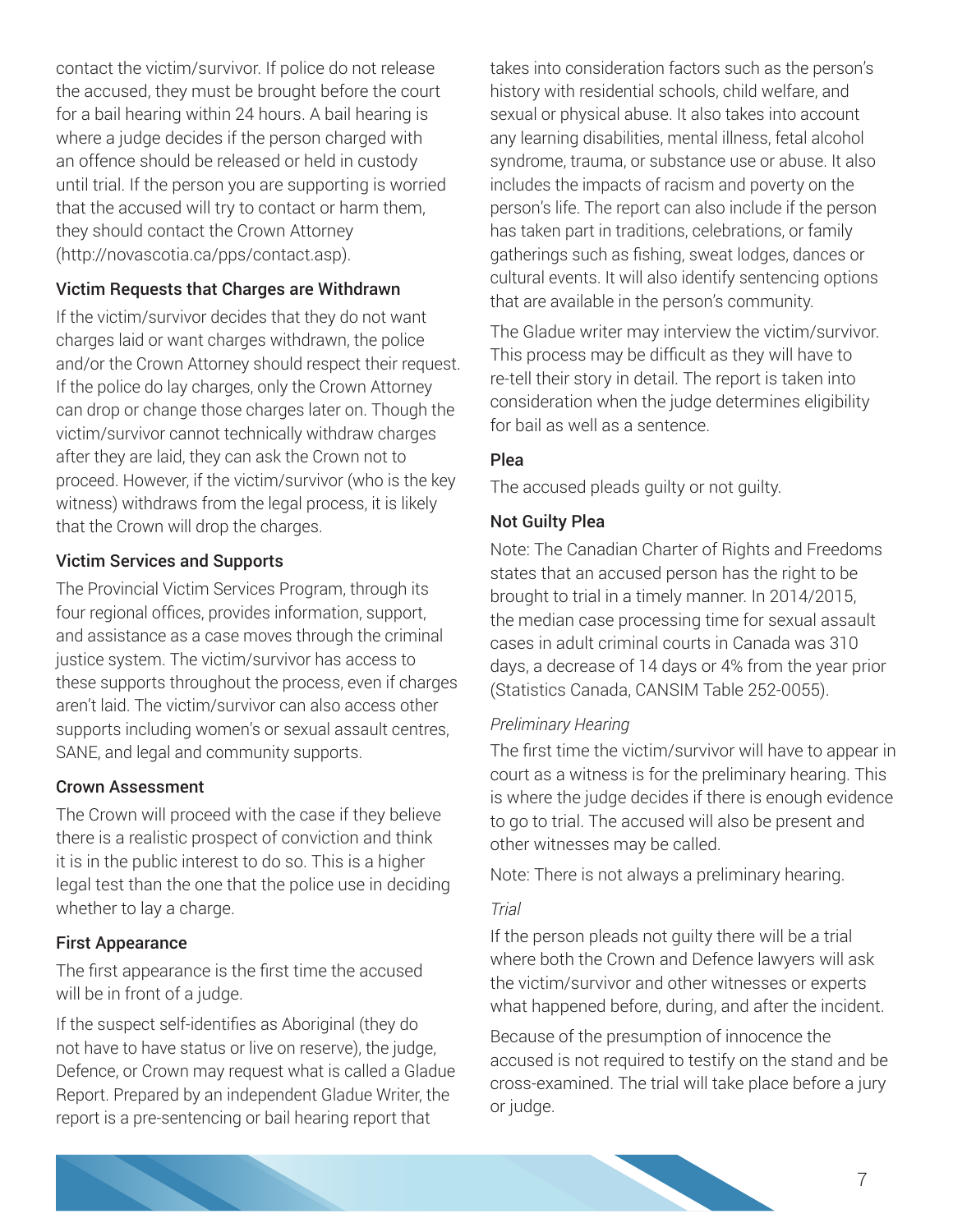A trial can be a difficult, stressful, and triggering experience. If a person chooses to report sexual violence and it goes to trial, it is incredibly important that they have a strong support network and practice self-care before, during, and after the trial.

The victim/survivor can ask the Crown to request courtroom aids such as a translator or a screen to block their view of the accused.

In Canada there is a law referred to as the "rape shield" law, which prevents Defence lawyers from using a victim's/survivor's sexual history against them in court. Unfortunately this law can be overturned or ignored.

#### *Verdict*

The formal decision or finding of guilt or innocence made by the judge or jury.

In order for someone to be found guilty of a sexual assault, three things must be proven in court:

- Occurrence that the assault actually happened.
- Identity that the accused person is the one who perpetrated the assault.
- Consent that it was not consensual.

The judge or jury may take hours, days or much longer to reach a verdict.

#### *Acquittal*

If the jury/judge decide the accused is not guilty, they will be acquitted (set free).

#### *Conviction*

If the jury/judge find the accused is guilty, they will be convicted. This means they will receive a sentence. A sentence is the punishment given to a person convicted of a crime.

#### *Appeal*

Both the Crown and Defence are able to appeal the verdict or sentence within 30 days.

#### Guilty Plea

If the person pleads guilty there will be no trial, but instead a sentencing hearing where the judge will impose a sentence.

#### *Sentencing Hearing*

The judge determines an appropriate sentence for the offender (accused who has been determined guilty). A sentence may include jail time, community service, and/or registry with the National Sex Offender Registry.

#### *Victim Impact Statement*

The victim/survivor will have the opportunity to file a "victim impact statement" in court outlining how the sexual violence has impacted their life. The victim/ survivor can choose whether or not they want to read the statement in court.

#### Can the accused claim that they mistakenly thought they had consent?

In court, the accused may claim that they thought they had consent, and the judge may accept this argument.

According to Canadian law, a person cannot claim that they thought the victim/survivor consented if:

- Being intoxicated led them to believe that the victim/survivor had consented;
- They were "reckless" about determining if the victim/survivor was consenting.
- They ignored cues that there was no consent.
- They didn't "take proper steps" to see if there was consent.

The accused also cannot claim that the act was consensual because they waited a sufficient amount of time after a "no" and the victim/survivor did not express a "no" again. If someone communicates no, it is a no until the person agrees to the sexual act.

#### Why might people be hesitant to report to police?

- 1. Victims/survivors are often not believed and are blamed for what happened to them.
- 2. It is rare for a sexual assault charge to result in a conviction and a victim/survivor may feel that it is pointless and will only cause further emotional distress.
- 3. It can be re-traumatizing to tell your story to authority figures such as police officers and lawyers.
- 4. The victim/survivor most often knows the person who violated them.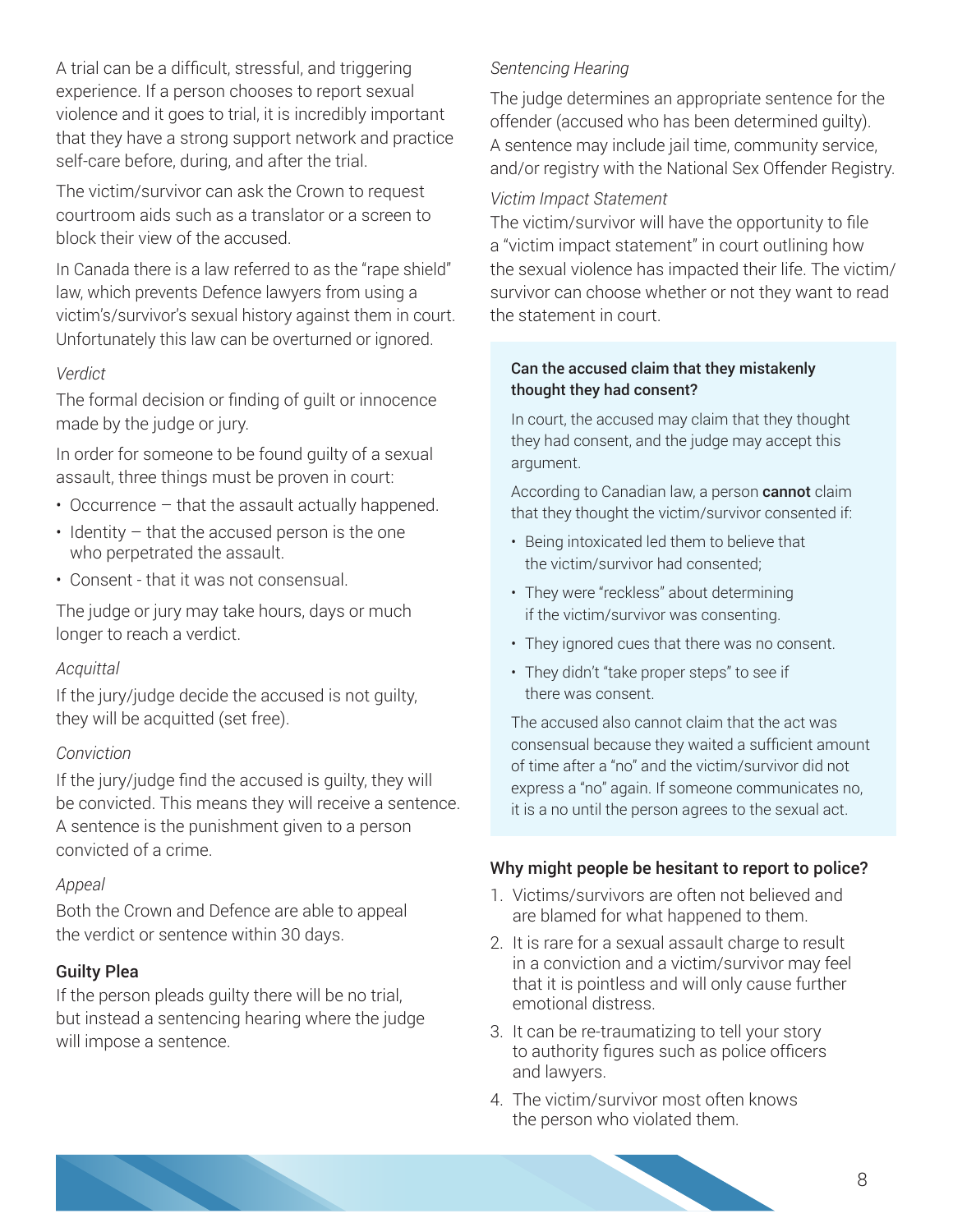- 5. Some people do not view what has happened to them as sexual violence.
- 6. Many blame themselves.
- 7. Gaps in memory caused by stress or trauma can make reporting sexual violence challenging, even if it occurred recently.
- 8. It can be difficult to establish physical evidence of sexual violence.

#### Legal Supports

Legal supports include Nova Scotia Legal Aid, Mi'kmaw Legal Support Network (MLSN) and the Legal Information Society of Nova Scotia.

#### *MLSN*

The Mi'kmaw Legal Support Network (MLSN) is a support system offered free of charge for Indigenous people involved in Nova Scotia's criminal justice system.

Staff can provide support to victims/survivors whether or not charges have been laid. An Indigenous person who is a victim/survivor of a crime can either be referred to or contact the MLSN directly and will receive a response within 48 hours.

The MLSN has two Aboriginal Victim Support Workers (one for Cape Breton and one for the mainland) who can guide a victim/survivor through the court process, help them prepare for court, and assist with victim impact statements.

Cape Breton – 1-877-379-2042 Mainland Nova Scotia — (902) 895-1141

#### *Nova Scotia Legal Aid*

Nova Scotia Legal Aid (NSLA) provides a range of free legal services including information and legal advice, both over the phone and in person. There are several ways to apply to NSLA. You can apply on-line (https:// www.nslegalaid.ca/online-application/) or contact the office where you live to apply in person or by phone (https://www.nslegalaid.ca/legal-aid-offices/)

#### *Legal Information Society of Nova Scotia*

This non-profit organization provides free legal information to all Nova Scotians. Their phone line is open Monday to Friday 9:30 am to 5:00 pm.

Legal Information Line: 1-800-665-9779 http://www.legalinfo.org/

#### Emotional Wellness

There is no right or wrong way for a victim/survivor to deal with sexual violence.

A victim/survivor can feel a range of emotions and anything they feel or don't feel is okay. Download the Sexual Violence: An Introduction handout for more information on some common responses to sexual violence.

Having someone to talk to whom they trust, who believes them, and who can help them sort through their emotions, reactions and options is a key element of someone's healing process.

It is crucial for the person to know that they are not alone, and having people they can share with (including other people who have survived sexual violence) helps them to do that.

If they aren't ready to talk about what happened or don't feel they have someone they can talk to, another option is to journal. There are also online resources for people who have survived sexual violence. Download the Enhancing the Wellbeing of Support People handout for more information on both self and community care.

#### *Counselling*

The person you are supporting may want to talk to a non-judgmental, compassionate, trauma informed professional who has been trained to support those who have been sexually violated.

Anything the person says to a counsellor is strictly confidential. There are, however, some circumstances where a counsellor has to share information. For example, the disclosure of child abuse, if someone plans to seriously harm themselves or others, or if someone plans to kill themselves.

#### Sexual Assault Centre Counselling

All three sexual assault centres in Nova Scotia offer both individual and group counselling for those who are 16+.

Avalon and Antigonish provide counselling to victims/survivors who are women, transgender or gender non-identified and Colchester provides counselling to victims/survivors of all genders.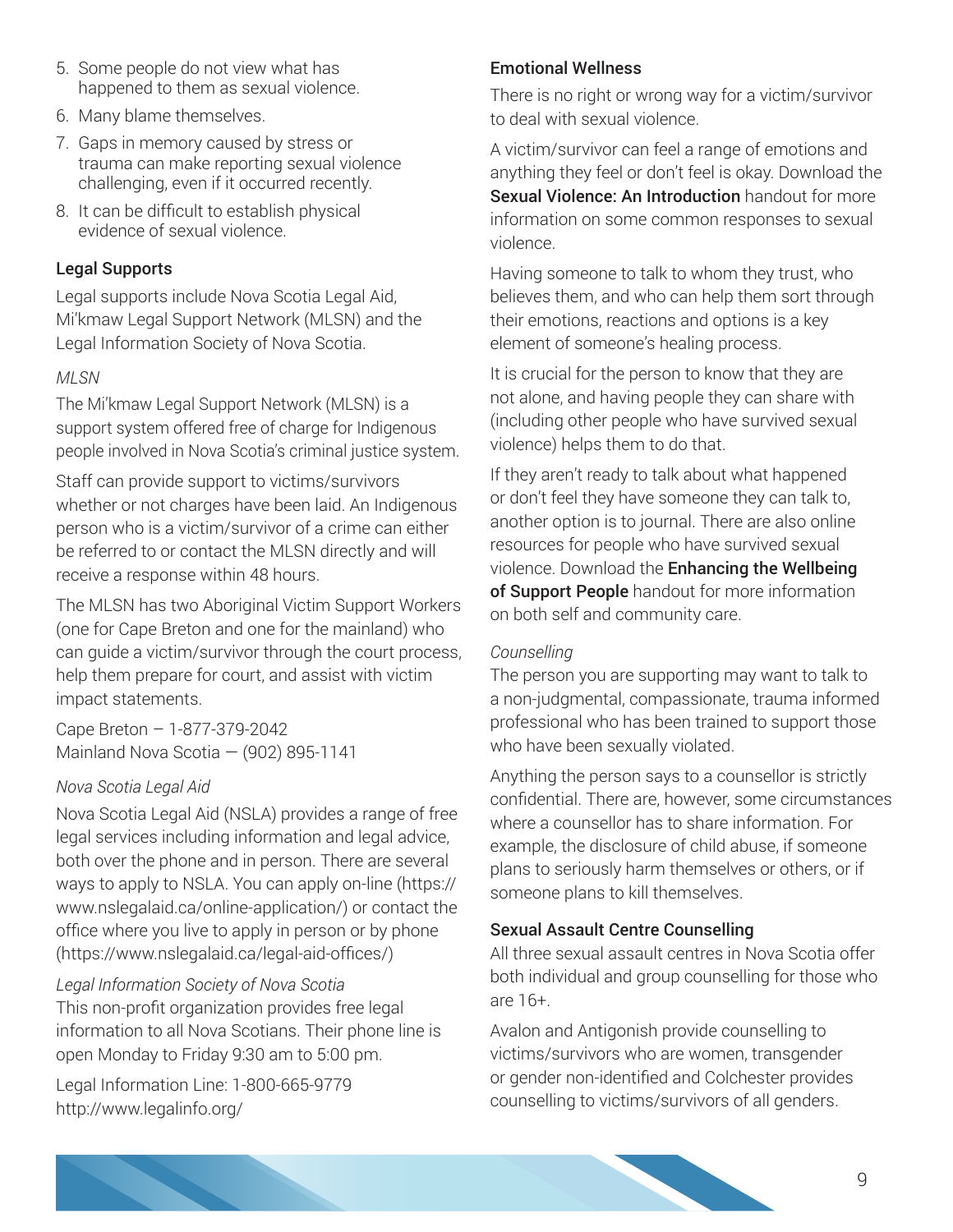#### Antigonish:

http://awrcsasa.ca/sexual-assault-services/group-forsurvivors-of-sexual-trauma/

#### Colchester:

http://www.colchestersac.ca/programs.htm

#### Avalon (Halifax region):

http://avaloncentre.ca/services/counselling-services/

#### University and NSCC Counselling

If the person is a student at a Nova Scotia university, they will have access to free counselling through their institution's counselling centre/counsellor. The Nova Scotia College of Art and Design (NSCAD) does not have an on-campus centre; students first must set up an appointment with the Manager of Financial Aid and Student Counselling and ask for a referral to off campus psychological services. University counselling centres or students' unions may offer group counselling and peer-support programs.

Nova Scotia Community College (NSCC) students can access supports and professional counselling through their student services department. Follow this link for the phone number for each campus: http://www.nscc.ca/services/contact-us/index. asp Students can also access external 24-hour confidential counselling through the Student Support Program: Telephone: 1-800-268-5211 (Canada-wide). There is no cost for either.

#### Private Counselling

If the victim/survivor has the financial means, a health and dental benefits plan, or Employee and Family Assistance Plan (EFAP), they may want to visit a private counsellor.

Visit this website to find a local psychologist who specializes in supporting victims/survivors of sexual violence: http://apns.ca/search-psychologist/

Check out this website for a list of Registered Social Workers who have private practices in Nova Scotia, including those who work specifically with victims/survivors of sexual violence: http:// nsasw.in1touch.org/client/roster/clientRosterView. html?clientRosterId=149

#### Mental Health Emergency

*Mental Health Mobile Crisis Team* 

If the person is in crisis, they can call the Mental Health Mobile Crisis Team, which offers 24/7 province-wide telephone support and mobile response within the Halifax Region. In Halifax call (902) 429-8167 and outside of Halifax call 1-888-429-8167.

Within the Halifax Region a plain clothes police officer will accompany the team. The police car is unmarked and these officers have additional training in mental health. If the person is in crisis and lives outside of the Halifax region, and the Mobile Crisis Team believes that they are in need of an in-person wellness check, they will call the RCMP.

The Cape Breton Regional Hospital, located in Sydney, offers a 24/7 Emergency Crisis Program where people in crisis can receive emergency mental health care. Call (902)-567-7767.

#### Mental Health Supports/Counselling for Youth

- Sexual Assault Centre Free counselling for youth 16 and up.
- Kids Help Phone The Kids Help Phone provides phone or web counselling to youth who are 20-years-old and under. The 24/7 service is free, anonymous, confidential, and nonjudgmental. For more information visit: https://www.kidshelpphone.ca/
- IWK Mental Health Services Located in Halifax, the IWK Health Centre provides a wide variety of mental health and addictions services for people under the age of 19. Call 902.464.4110 in Halifax or 1.888.470.5888 toll free and ask for Central Referral to determine if someone is eligible for service and to book an appointment. This initial call will take 15-20 minutes. For more information visit http://www.iwk.nshealth.ca/mental-health/ mental-health-and-addictions-services-iwk

There are many groups and organizations that support the wellbeing of young people. For a list of youth supports in your region, check out the "Where to Get Help" section at: www.breakthesilenceNS.ca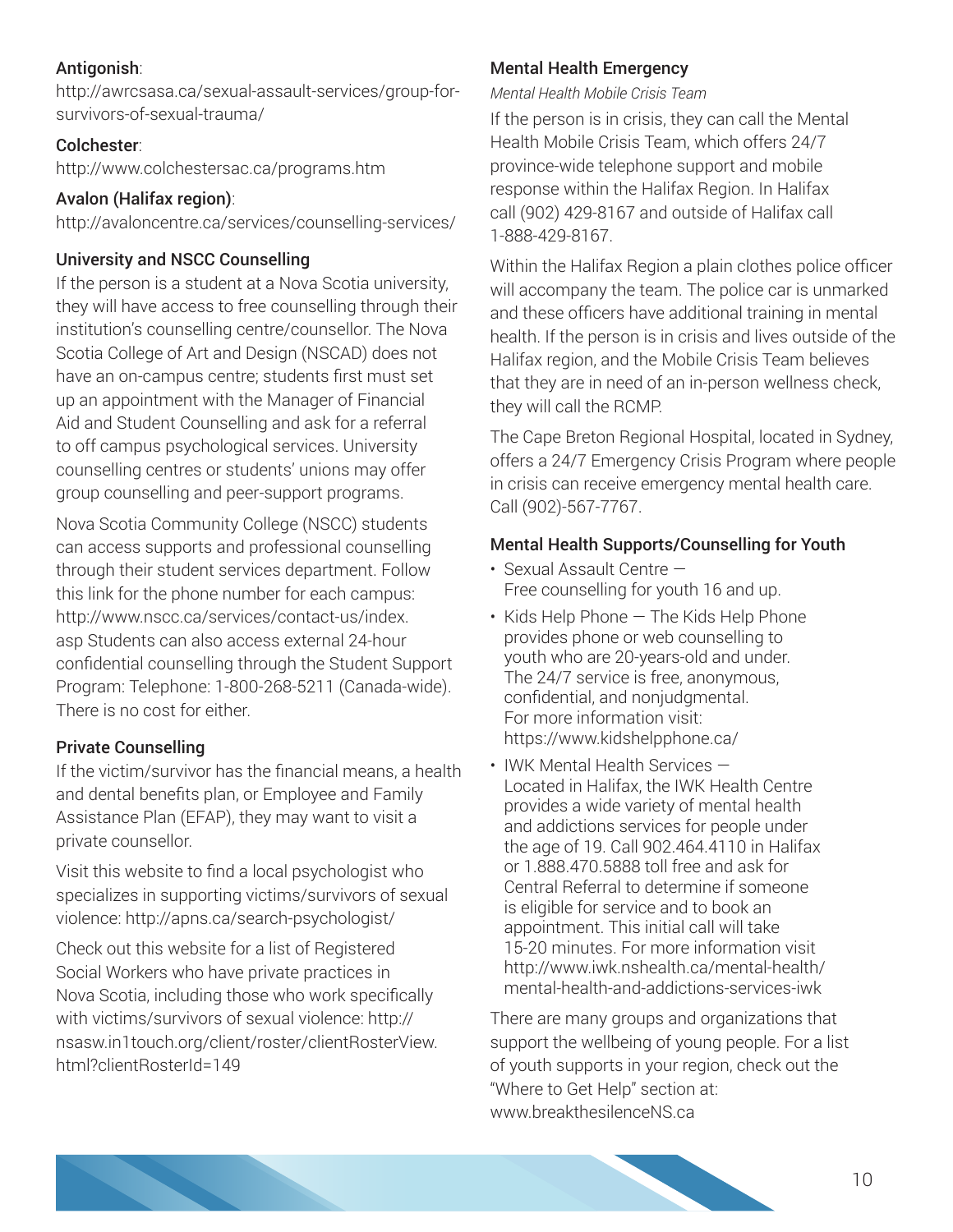#### Indigenous Mental Health Supports

#### • Nova Scotia Mi'kmaw Crisis and Referral Center 1-855-379-2099

The Mi'kmaw Crisis and Referral phone line is available toll free 24/7 to Mi'kmaw people across the province. The Center also provides online support through the Eskasoni Crisis Worker Facebook account. Both are services of Eskasoni Mental Health.

#### • Indian Residential School Crisis Line 1-866-925-4419

This 24-hour phone line provides support to former residential school students in crisis.

#### • Mi'kmaw Family Healing Centres (MFHC)

There are two Mi'kmaw Family Healing Centres (MFHC): one in Waycobah First Nation, which serves Cape Breton/Unama'ki, and one in Millbrook First Nation, which serves the mainland. The MFHCs serve Mi'kmaw people, including children, impacted by family violence and are open 24/7.

Waycobah Family Healing Centre Crisis line: 1-800-565-3440 Telephone: 902-756-3440 Millbrook Family Healing Centre Crisis line: 1-800-565-3440 Telephone: 902-863-8483

#### • Non-Insured Health Benefits Program

Provides status First Nations and recognized Inuit people with financial coverage for counselling and prescription drugs. The counselling coverage is for "mental health counselling to address crisis situations when no other mental health services are available and/or being provided" (Guide to Mental Health Counselling Services, First Nations and Inuit Health, Government of Canada). Only mental health professionals who are enrolled with NIHB will be covered. For more information visit: http://www.hcsc.gc.ca/fniah-spnia/nihb-ssna/benefit-prestation/ gener-qa-qr-eng.php.

For a list of eligible mental health providers, contact Health Canada's Atlantic office by phone 1-866-225-0709 or in person at the Maritime Centre (1505 Barrington Street), 18th Floor, Halifax.

#### • Indian Residential Schools Resolution Health Support Program (IRS RHSP)

Provides financial coverage for enrolled psychologists and social workers to residential school survivors regardless of status. To be eligible, the school the survivor attended must be named in the 2006 Indian Residential Schools Settlement Agreement. Coverage is also available to the survivor's spouse, anyone raised by or in the home of a residential school survivor, and any relation of a residential school survivor who has experienced the impacts of intergenerational trauma caused by residential schools.

To access coverage, or for more information, contact Indian Residential Schools Resolution Health Support Program Atlantic regions at 1-866-414-8111 or in person at the Maritime Centre (1505 Barrington Street), 18th Floor, Halifax.

• Health Canada brochure to help people cope with emotional reactions to residential school memories: http://healthycanadians.gc.ca/alt/ pdf/publications/healthy-living-vie-saine/mentalhealth-sante-mentale/coping-emotional-faire-faceemotivite-eng.pdf]

For more information on both the Non-Insured Health Benefits and Indian Residential Schools Resolution Health Support programs check out the Guide to Mental Health Counselling Services: http://www.hc-sc.gc.ca/fniah-spnia/nihb-ssna/ benefit-prestation/crisis-urgence/guide-eng.php#a31

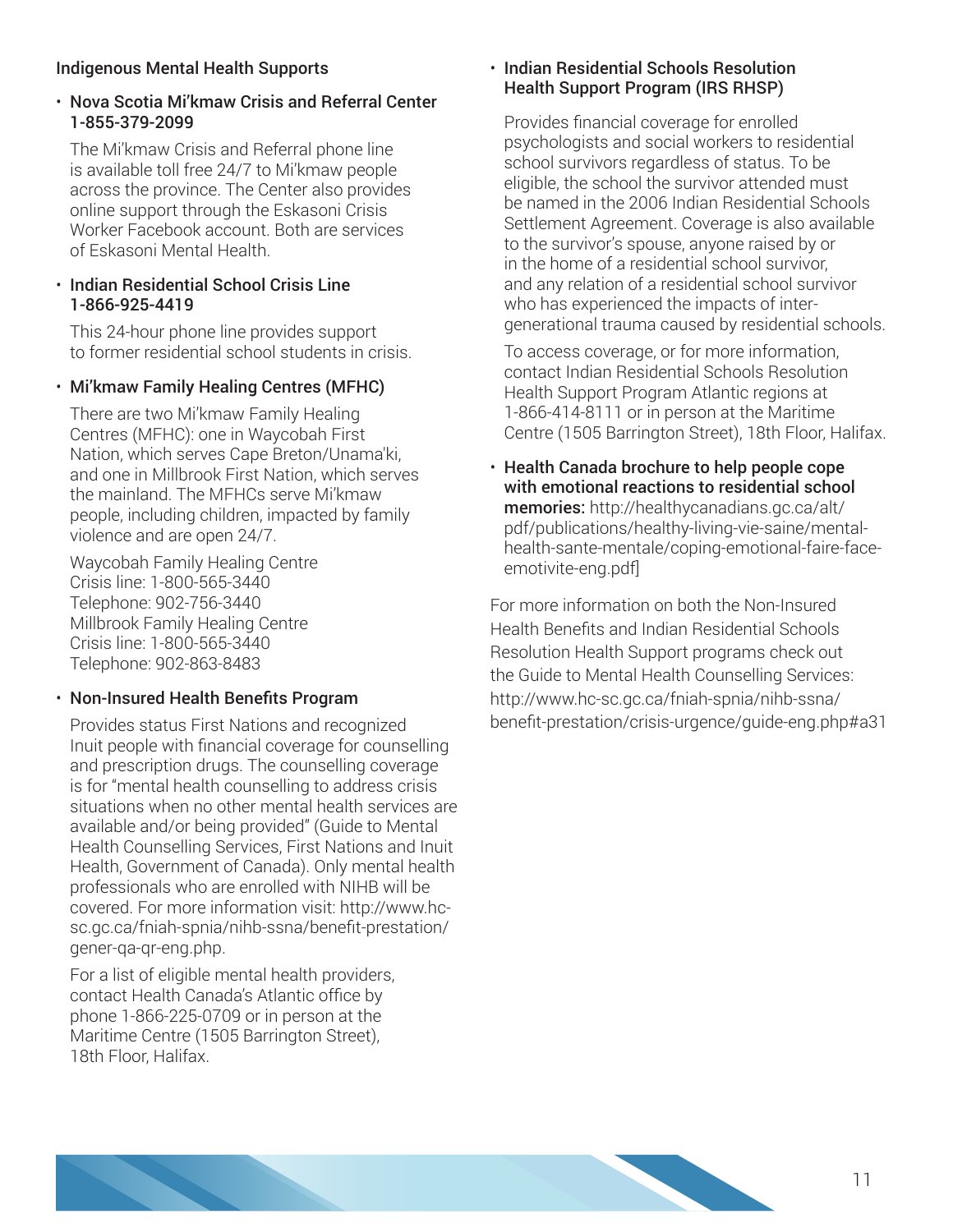### Acknowledgments

This handout was created as part of Nova Scotia's Sexual Violence Strategy. It is one of the many components of the training course, *Supporting Survivors of Sexual Violence: A Nova Scotia Resource*.

A Provincial Committee made up of community members from across Nova Scotia dedicated nearly two years of time, energy and expertise to develop this important resource. It would not exist without their unwavering dedication and passion.

#### For more information contact:

Sexual Violence Prevention & Supports strategy@novascotia.ca 902-424-6841

#### breakthesilencens.ca/training

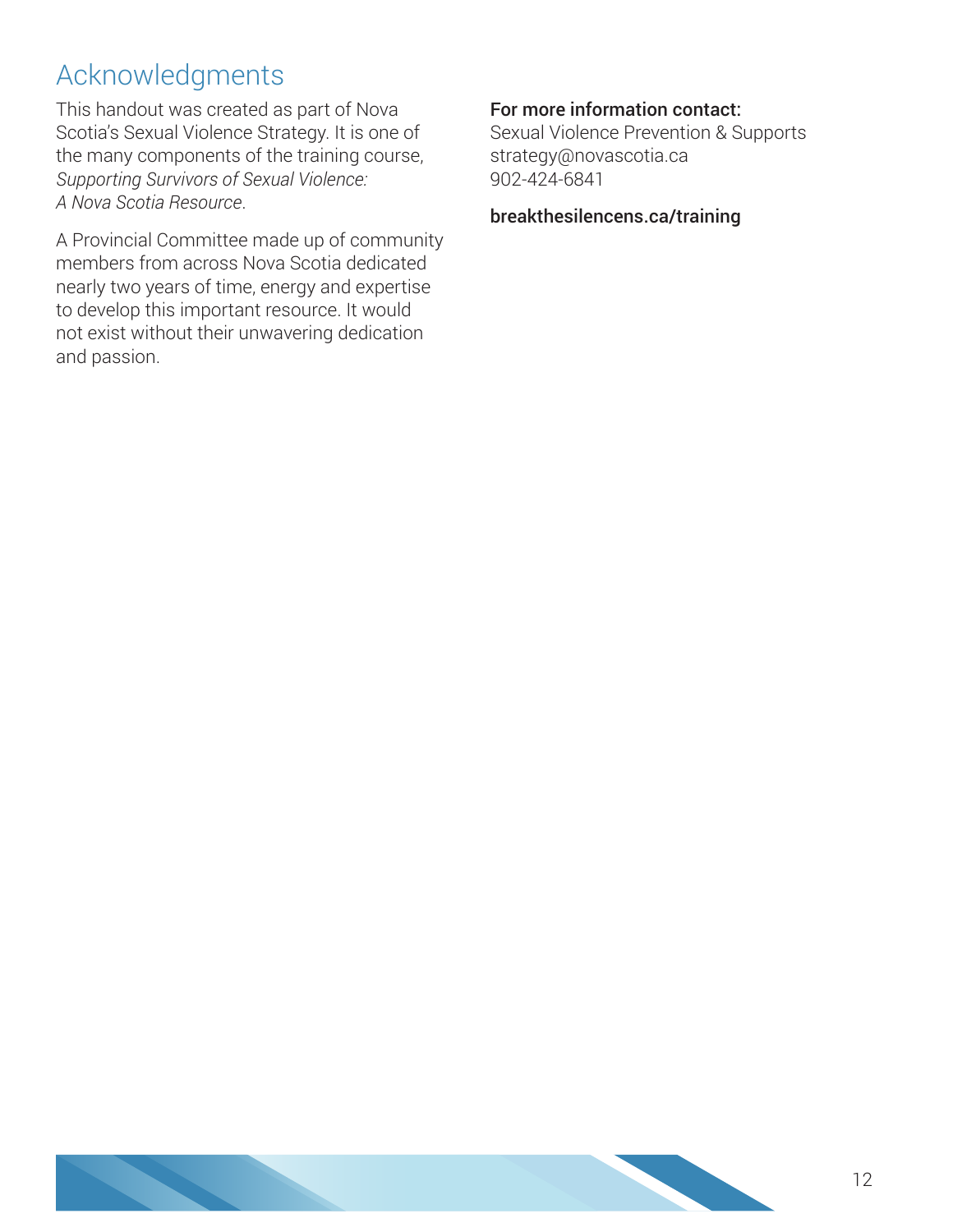### Sources

Antigonish Women's Resource Centre & Sexual Assault Services Association http://awrcsasa.ca/

Avalon Sexual Assault Centre http://avaloncentre.ca/

Bi Women Support Network http://biwomensupport.org/

Sarah Boesveld, Chatelaine; *What I wish I'd known before testifying in the Ghomeshi trial* http://www.chatelaine.com/news/what-i-wish-id-known-before-testifying-in-the-ghomeshi-trial/

Colchester Sexual Assault Centre http://www.colchestersac.ca/

The Confederacy of Mainland Mi'kmaq, *Legal Services* http://cmmns.com/program/legal-services/

Eskasoni Mental Health http://www.eskasoni.ca/departments/25/ http://www.eskasoni.ca/uploads/applicationforms/emhs\_brochure.pdf

Family Law Nova Scotia, *Frequently Asked Questions About Child Protection* http://www.nsfamilylaw.ca/child-protection/faqs

Government of Nova Scotia

Department of Justice, *Department of Justice Victim Services Programs* https://novascotia.ca/just/victim\_services/programs.asp#PVSP

*The Criminal Case Explained* https://novascotia.ca/pps/criminal\_case.asp

*Victim Services Centres* https://novascotia.ca/just/victim\_services/contact.asp

Department of Health and Wellness, *Youth Health Centres* https://novascotia.ca/dhw/healthy-development/youth-yhc.asp

Halifax Regional School Board, *Youth Health Centres* http://www.hrsb.ca/about-our-schools/students/youth-health-centres

Health Canada, First Nations and Inuit Health; *Guide to Mental Health Counselling Services* http://www.hc-sc.gc.ca/fniah-spnia/nihb-ssna/benefit-prestation/crisis-urgence/guide-eng.php *Non-Insured Health Benefits (NIHB) Program - General Questions and Answers* http://www.hc-sc.gc.ca/fniah-spnia/nihb-ssna/benefit-prestation/gener-qa-qr-eng.php *Indian Residential Schools Resolution Health Support Program* http://www.hc-sc.gc.ca/fniah-spnia/services/indiresident/irs-pi-eng.php *Coping with emotional reactions* https://www.canada.ca/en/public-health/services/publications/healthy-living/coping-emotional-reactions.html

Health Council of Canada, *Empathy, dignity, and respect Creating cultural safety for Aboriginal people in urban health care* http://www.healthcouncilcanada.ca/n3w11n3/Aboriginal\_Report\_EN\_web\_final.pdf

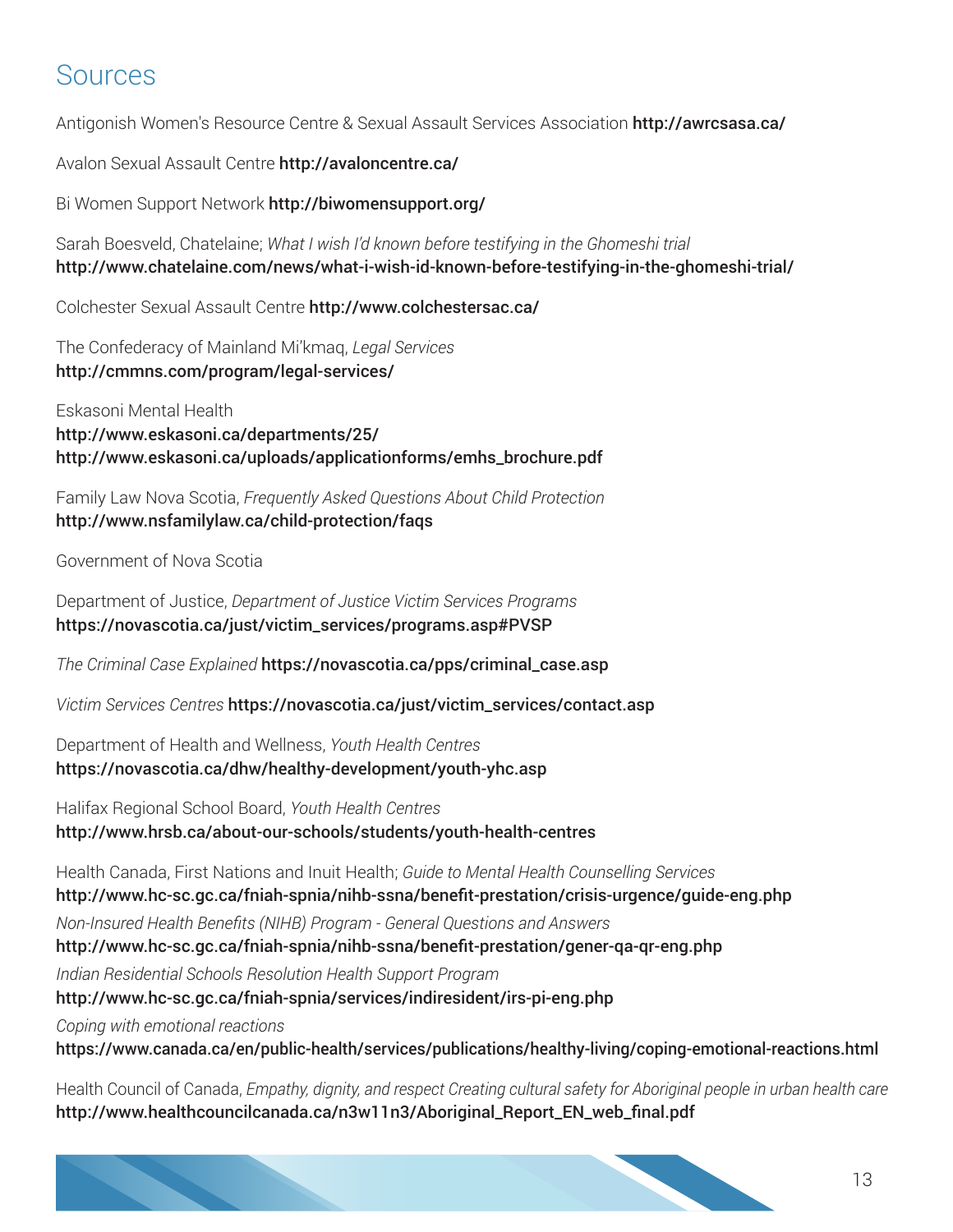Izaac Walton Killam Hospital

*I'm Worried – I was Sexually Abused* http://www.iwk.nshealth.ca/mental-health/youth/abuse *How Do I Get Service?*, http://www.iwk.nshealth.ca/mental-health/how-do-i-get-service *Mental Health and Addictions Services at the IWK* http://www.iwk.nshealth.ca/mental-health/mental-health-and-addictions-services-iwk

Farrah Khan, *Five Ways to Support Sexual Violence Survivors During the Jian Ghomeshi Trial* http://www.farrahkhan.ca/2016/02/five-ways-to-support-sexual-violence-survivors-during-the-jianghomeshi-trial/

Know Your IX, *Reporting Violence* http://www.knowyourix.org/?school-reporting=reporting-violence

Legal Aid BC, *Gladue Primer* http://www.legalaid.bc.ca/resources/pdfs/pubs/Gladue-Primer-eng.pdf

Duncan McCue, CBC News; *Racism against aboriginal people in health-care system 'pervasive': study* http://www.cbc.ca/news/indigenous/racism-against-aboriginal-people-in-health-care-system-pervasivestudy-1.2942644

Mi'kmaw Family and Children's Services of Nova Scotia, *Administration Healing Centres* http://mfcsns.ca/index.php/healing-centre/administration

Native Women's Association of Canada (NWAC), *What is Gladue?* https://nwac.ca/wp-content/uploads/2015/05/What-Is-Gladue.pdf

Newfoundland and Labrador Sexual Assault Crisis and Prevention Centre, *Mental Health and Sexual Violence* http://www.nlsacpc.com/pamphlets-articles/MentalHealthAndSexualViolence.pdf

NHS Choices, *What should I do immediately after a sexual assault or rape?* http://www.nhs.uk/chq/Pages/2482.aspx

Nova Scotia College of Social Workers, *Member Profile* http://nsasw.in1touch.org/client/roster/clientRosterView.html?clientRosterId=149

Sarah Ogden Trotta, Everyday Feminism

*5 Things to Consider After a Recent Sexual Assault* http://everydayfeminism.com/2015/03/after-sexual-assault/ *How To Help A Friend Who Has Been Sexually Assaulted* http://everydayfeminism.com/2013/01/how-to-help-sexually-assaulted-friend/

Our Eskasoni, *Mi'kmaq Legal Support Network*

http://www.eskasoni.ca/departments/12/

Pandora's Project; *For Friends, Family & Partners of Rape & Sexual Abuse Survivors* http://www.pandys.org/secondarysurvivors.html